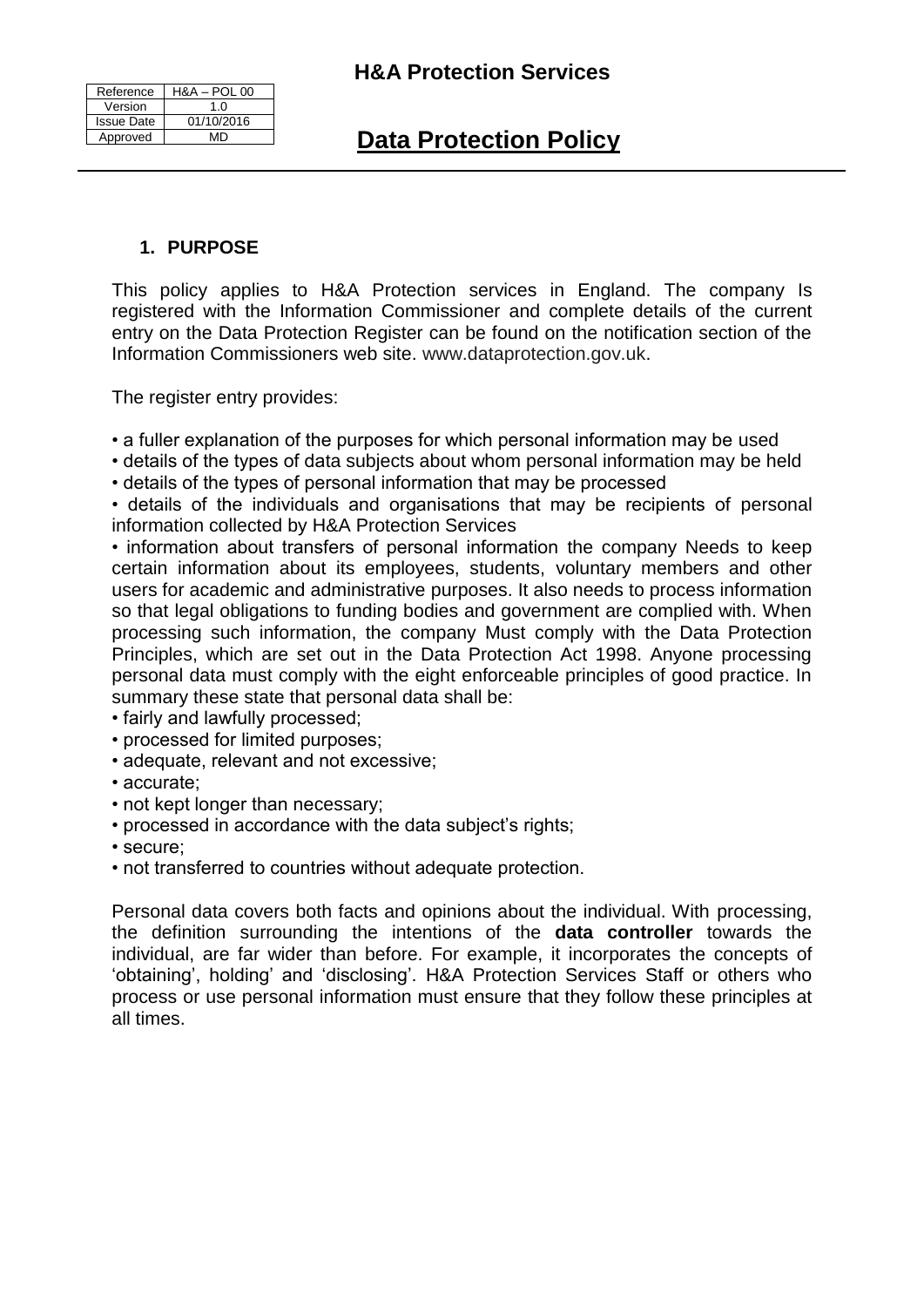| <b>H&amp;A Protection Services</b> |  |
|------------------------------------|--|
|------------------------------------|--|

| Reference         | <b>H&amp;A - POL 00</b> |
|-------------------|-------------------------|
| Version           | 1.0                     |
| <b>Issue Date</b> | 01/10/2016              |
| Approved          | MD.                     |

## **2. RESPONSIBILITY**

The Director is responsible for ensuring that this policy is applied within the association.

The Management Rep is responsible for maintenance, regular review and the updating of this policy.

### **3. STATUS OF THE POLICY**

This document sets out the H&A Protection Services policy and procedures to meet the requirements of the Data Protection Act 1998. It will be made available to employees, students, and voluntary members and other external agencies (having a legitimate interest) upon request, although it is not a substitute for the full wording of the Act.

#### **4. THE DATA CONTROLLER**

The Management Rep is ultimately responsible for Data Protection, but the Director of Resources is regarded as the main Data Controller. In practice local Regional staff are designated as local data protection officers to deal with day to day matters and ensure they comply with the Data Protection Act on an ongoing basis. They will often look to Course Managers for support in this.

#### **5. SUBJECT CONSENT**

In many cases, H&A Protection Services can only process personal data with the consent of the individual and if the data is sensitive, express consent must be obtained. Agreement to the company Processing some specified categories of personal data is a condition of acceptance of a student onto any course, membership of the Association being recognised, and a condition of employment for staff. For example, this includes information about previous criminal convictions, in accordance with the Rehabilitation of Offenders Act 1974. Some jobs or courses or other company Activities, will bring staff, students and voluntary members into contact with children, including young people between the ages of 16 and 18 or vulnerable adults. The company has a duty to ensure that all staff are suitable for the job, students for the courses offered, and

voluntary members for the company Activity are involved. We also have a duty of care to all staff, students and voluntary members and must therefore

make sure that employees and those who use H&A Protection Services Facilities do not pose a threat or danger to other users. Therefore, all prospective staff, students and voluntary members will be asked to consent to their data being processed when an offer of employment, course place or inclusion in other company Activities. A refusal to give such consent may result in the offer being withdrawn. Other relevant policies here are the Criminal Disclosure Checks and Child Protection Policies.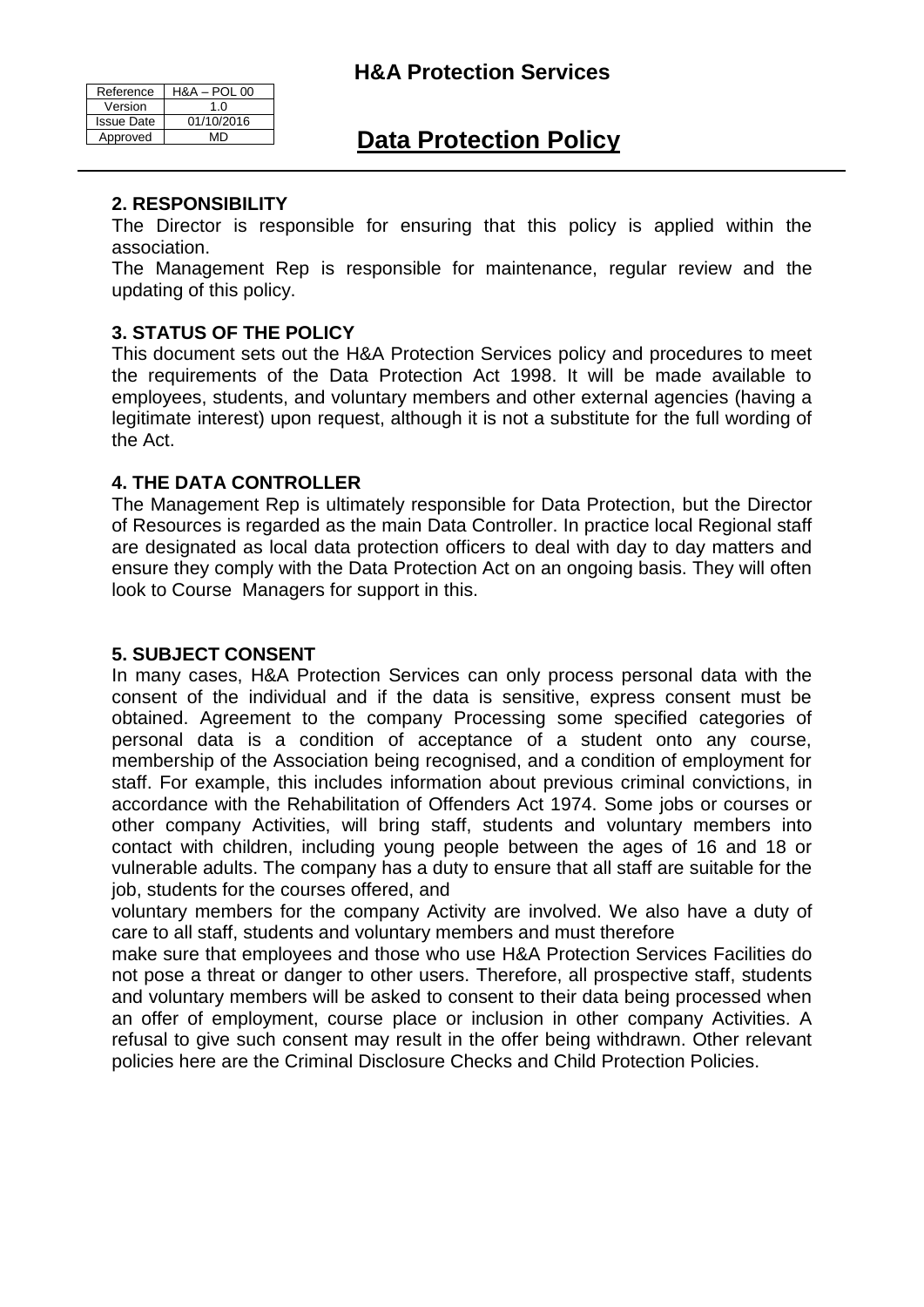| Reference         | <b>H&amp;A - POL 00</b> |
|-------------------|-------------------------|
| Version           | 1.0                     |
| <b>Issue Date</b> | 01/10/2016              |
| Approved          | MD                      |

# **6. STAFF RESPONSIBILITIES (INCLUDING SECURITY PERSONS)**

This policy will not be incorporated into contracts of employment, but it is a condition of employment that employees will abide by the rules and policies made by H&A Protection Services From time to time. Any failures to follow this policy can therefore result in disciplinary proceedings. Any member of staff, who considers that the policy has not been followed in respect of personal data about themselves, should raise the matter with the Data Controller. If raising the issue with the Data Controller does not resolve it the matter should be raised as a formal grievance.

### 6.1. **Specific Staff Responsibilities**

All staff, including temp and staff such as security persons, have a responsibility for:

• Checking that any information that they provide to the company in connection with their employment is accurate and up to date.

• Informing H&A Protection Services Of any changes to information, which they have provided, i.e. changes of address, bank details, etc.

• Informing the company Of any errors or changes in staff information. When staff hold or process information about students, colleagues or other data subjects (for example, students' course work, references to other academic institutions, or details of personal circumstances), they should comply with the following Data Protection Guidelines:

All staff are responsible for ensuring that:

• Any personal data, which they hold, is kept securely, for example:

o kept in a locked filing cabinet; or

o in a locked drawer;

- o if it is computerised, be password protected; or
- o kept only on disk, which is itself kept securely.

• Personal information is not disclosed either orally or in writing or accidentally or otherwise to any unauthorised third party. Any unauthorised disclosure will be investigated as a disciplinary matter, and may be considered gross misconduct in some cases. It may also result in a personal liability for the individual staff member, as unauthorised disclosure can be a criminal offence.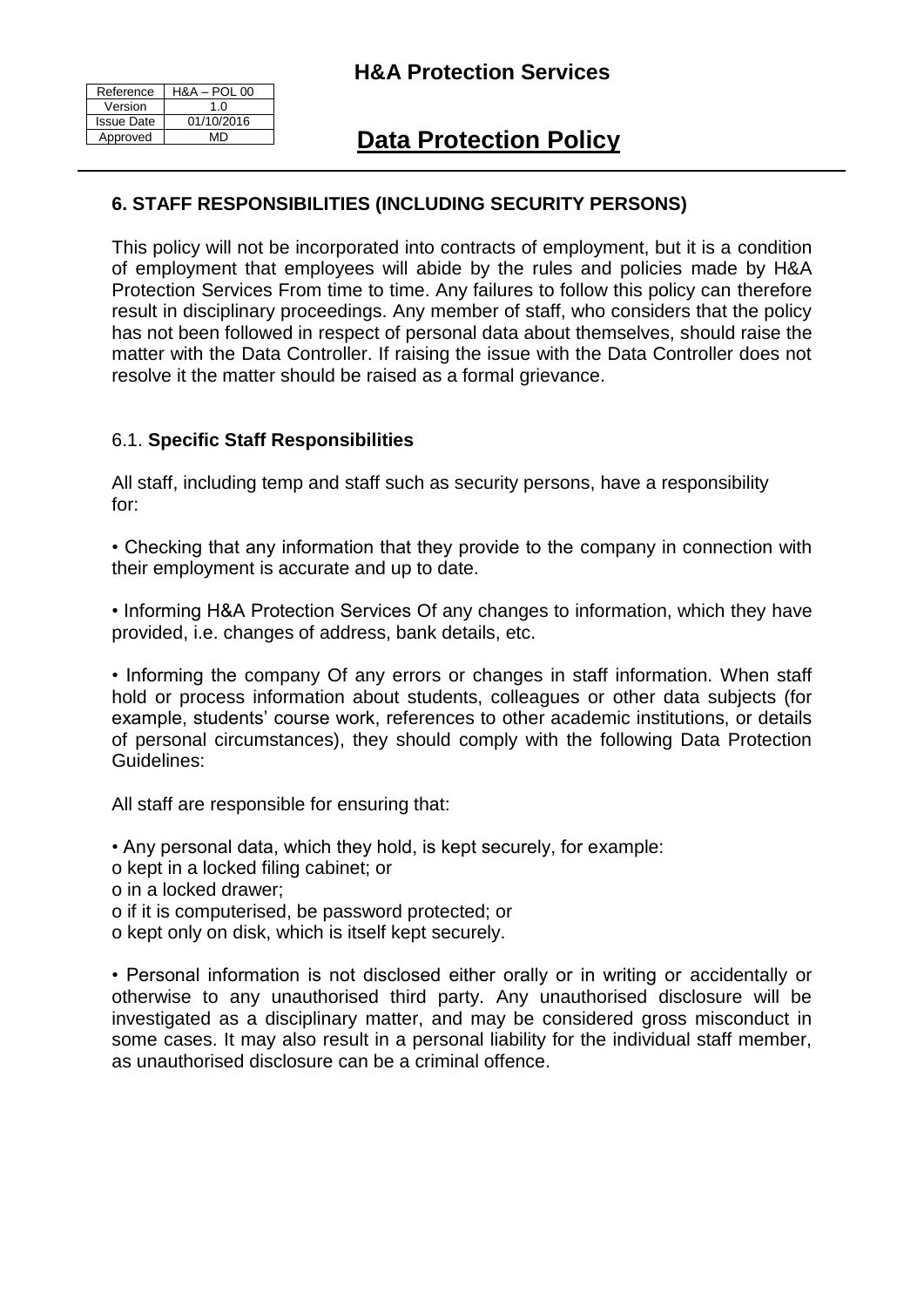| Reference         | <b>H&amp;A - POL 00</b> |
|-------------------|-------------------------|
| Version           | 1.0                     |
| <b>Issue Date</b> | 01/10/2016              |
| Approved          | ۸ΛΓΣ                    |

#### 6.2. **Staff Use of Personal Data Off-Site, On Home Computers or at Remote Sites**

Employees processing personal data off-site should ensure they take reasonable precautions to prevent the data from being accessed, disclosed or destroyed as a result of any act or omission on their part. They should notify the Data Controller immediately in the event of any loss or theft.

# **7. VOLUNTARY MEMBERS OBLIGATIONS**

Voluntary Members should ensure that all personal data provided to H&A Protection Services is accurate and up to date. They should also ensure that changes of address, etc are notified to the Office Manager as appropriate.

Any member of the company, who considers that the policy has not been followed in respect of personal data about him or herself, should raise the matter with the Office Manager initially. If the matter is not resolved informally it should then be raised with the Data Controller, and if it is still not resolved it should be raised as a formal complaint through the voluntary member complaint procedure.

# 7.1. **Responsibilities of Voluntary Members**

All voluntary members who are active in the organisation and who may have access to, hold or store personal data on other members, staff or students, should comply with this policy and follow the company Data Protection Guidelines for third party associates:

All voluntary members are responsible for ensuring that:

• Any personal data, which they hold, is kept securely, for example:

o kept in a locked filing cabinet; or

- o in a locked drawer;
- o if it is computerised, be password protected; or

o kept only on disk, which is itself kept securely.

• Personal information is not disclosed either orally or in writing or accidentally or otherwise to any unauthorised third party. Voluntary Members should note that unauthorised disclosure may result in a personal liability for the individual voluntary member, as unauthorised disclosure can be a criminal offence. Any unauthorised disclosure will be investigated as a disciplinary matter and dealt with under the process contained in the company Volunteer Policy.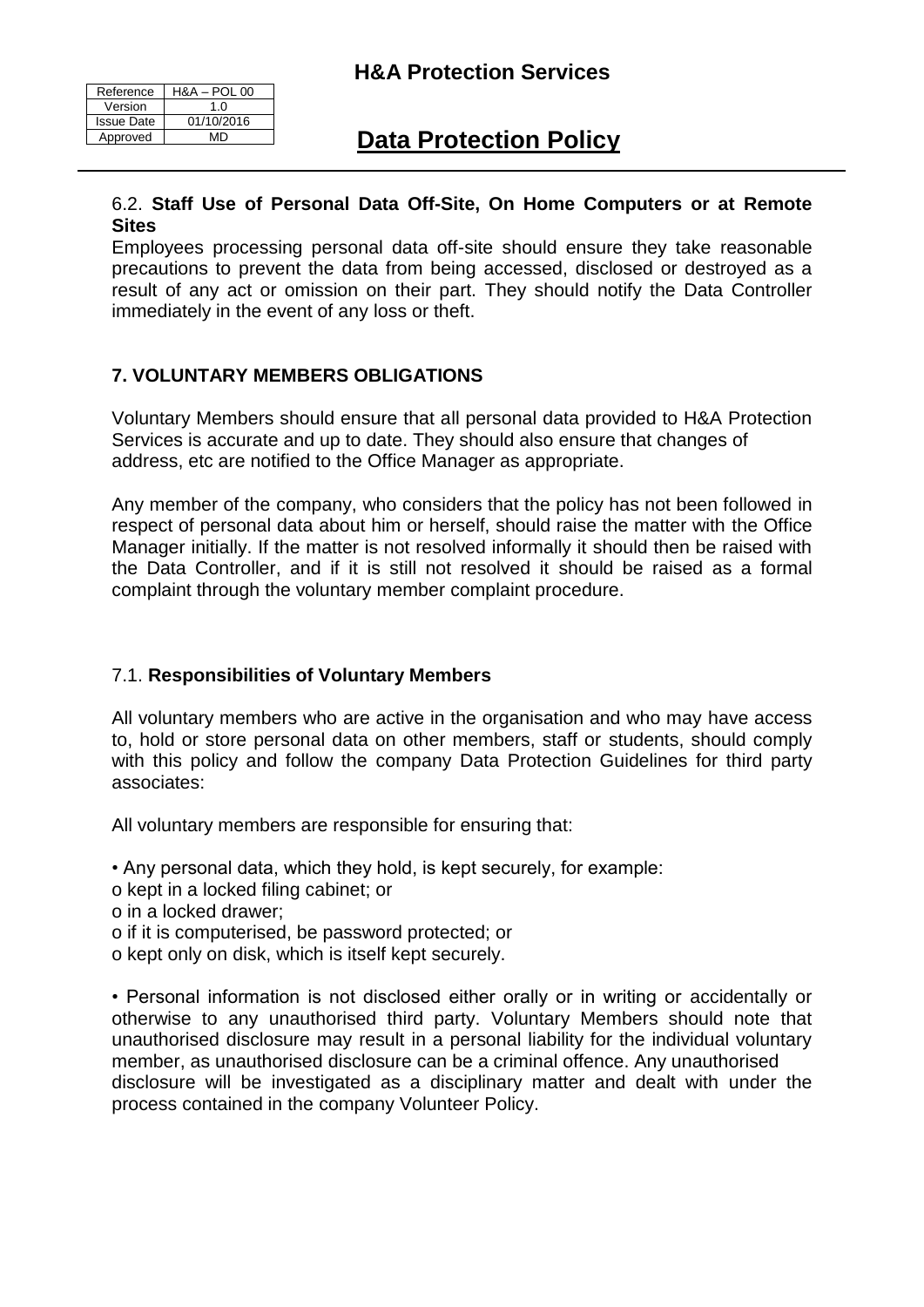# **H&A Protection Services**

| Reference         | <b>H&amp;A - POL 00</b> |
|-------------------|-------------------------|
| Version           | 1.0                     |
| <b>Issue Date</b> | 01/10/2016              |
| Approved          | MD                      |

# **Data Protection Policy**

## **7. STUDENT OBLIGATIONS**

Students must ensure that all personal data provided to the company Is accurate and up to date. They must ensure that changes of address, etc are notified to Regional office staff as appropriate.

### 7.1. **Student Personal Information – The Purposes for Which it is Used**

Information that we collect, including information that students give us at registration, is added to a record. H&A Protection Services Holds general information about students, such as name, address, courses studied and fee payments, and data to do with individual learning plans, examinations, assessments, course results and other achievements. (Some data relevant to exams and assessment are destroyed shortly after the course result is decided, and only the result itself is kept.) Personal information is used in the following ways:

• To process applications.

• To provide services to applicants and students. This includes sending information about current and future study opportunities with the company.

• To undertake research in order to help us plan and improve our services. We may contact applicants or students ourselves.

• To provide information about students to other bodies in accordance with government requirements e.g. to the local authorities, the Scottish Executive and other funding or governmental bodies.

• To provide information about students to other bodies in order to provide accreditation and for audit purposes.

• To enable other organisations to provide services to students e.g. other institutions who provide educational services as part of our programmes.

• To produce statistical information for publication and to help us plan and improve our services.

Student personal data record will show whether or not the individual consented to be contacted for audit purposes. Student records may be added to a database which may be passed to government departments and agencies and devolved administrations which require it to enable them to carry out their functions under the Education Acts. It will also be used in anonymous form for statistical analysis.

Contact details will not be made available, unless individuals have indicated their consent to be contacted as part of an audit of H&A Protection services. Names will not be used or included in its statistical analysis and precautions are taken to minimise the risk that individuals will be able to be identified from the data.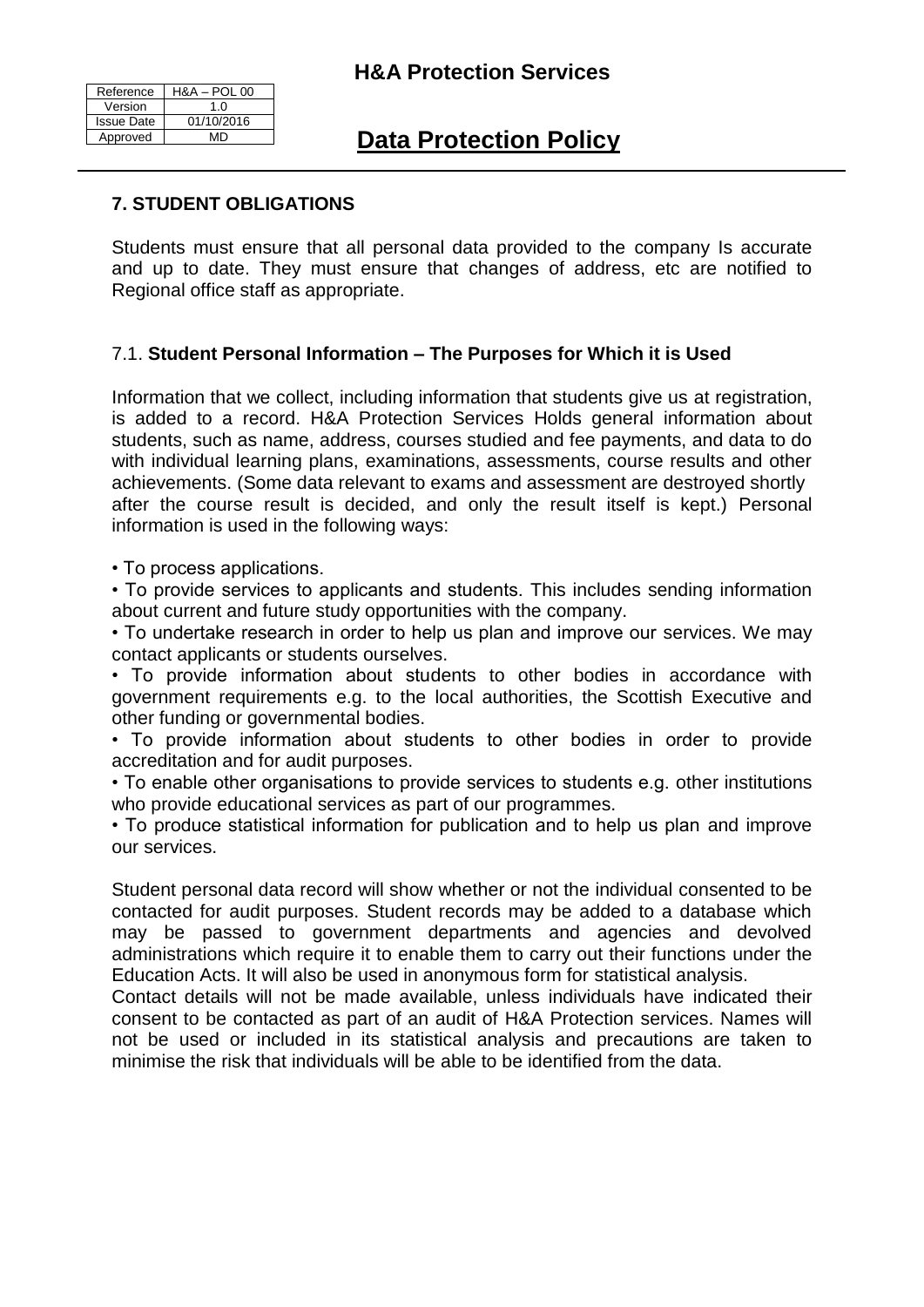| Reference         | <b>H&amp;A - POL 00</b> |
|-------------------|-------------------------|
| Version           | 1.0                     |
| <b>Issue Date</b> | 01/10/2016              |
| Approved          | MD                      |

### 8.2. **Examination Marks / Accreditation**

Students will be entitled to information about their marks for both coursework and examinations as part of their support. This is within the provisions of the Act relating to the release of data. However, this may take longer than other information to provide.

#### **9. ACCURACY OF DATA**

Updating is required only "where necessary" on the basis that, provided the company Has taken reasonable steps to ensure accuracy (e.g. taking up references), data held is presumed accurate at the time it was collated. All employees, students and voluntary members should be made aware of the importance of providing the company with notice of any change in personal circumstances.

Where Individual Student Records (ISRs) are kept, students will be made aware of who to contact in order to access the data for the purposes of ensuring that the data is up to date and accurate. Employees, students and voluntary members will be entitled to correct any details although in some cases the company may require documentary evidence before effecting the correction, e.g. by seeking examination or qualification certificates for amending qualification details.

#### **10. THIRD PARTIES**

Any personal data which the company Receives and processes in relation to third parties, such as visitors, suppliers, former students and voluntary members, employers, enquirers and other individuals on mailing lists etc. will be

obtained lawfully and fairly and dealt with in accordance with the principles and conditions of the Act. Employees should obtain explicit consent from third party data subjects to process such personal data for the purposes expressed and should ensure that there is a mechanism for data subjects to gain access to data about themselves, to prevent the processing of such data for the purposes of direct marketing and to object to the disclosure of such data.

#### **11. SECURITY MEASURES**

This policy is designed to fulfil security person requirements and to prevent unauthorised disclosure of/or access to personal data. The following security measures will therefore be required in respect of the processing of any personal data. Access to personal data on staff, students and voluntary members is restricted to those members of staff who have a legitimate need to access such data in accordance with the company notification to the Information Commissioner.

Members of staff authorised to access personal data, will be allowed to do so, only in so far as they have a legitimate need and only for the purposes recorded in the notification. All persons processing data and individuals requesting access to personal data in accordance with this policy must have familiarised themselves with